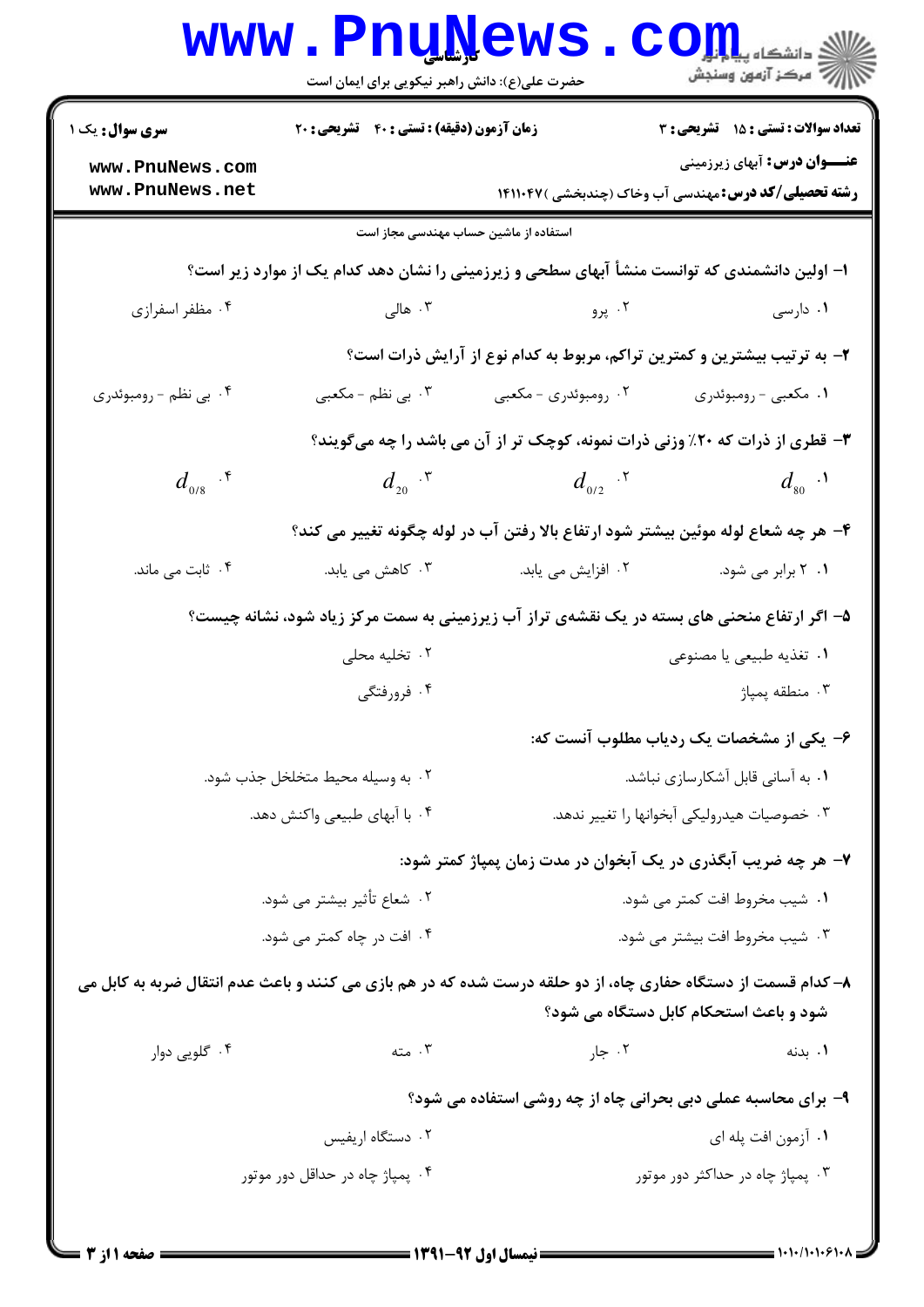| <b>WWW</b>                         | <b>TT GATA</b><br>حضرت علی(ع): دانش راهبر نیکویی برای ایمان است                                                                                                                                             |                                                       | د دانشکاه پیا با بار<br>ر<br>أأآت مرکز آزمون وسنجش                                                                             |
|------------------------------------|-------------------------------------------------------------------------------------------------------------------------------------------------------------------------------------------------------------|-------------------------------------------------------|--------------------------------------------------------------------------------------------------------------------------------|
| <b>سری سوال : ۱ یک</b>             | زمان آزمون (دقیقه) : تستی : ۴۰٪ تشریحی : ۲۰                                                                                                                                                                 |                                                       | تعداد سوالات : تستي : 15 تشريحي : 3                                                                                            |
| www.PnuNews.com<br>www.PnuNews.net |                                                                                                                                                                                                             |                                                       | <b>عنـــوان درس:</b> آبهای زیرزمینی<br><b>رشته تحصیلی/کد درس:</b> مهندسی آب وخاک (چندبخشی )۱۴۱۱۰۴۷                             |
|                                    |                                                                                                                                                                                                             |                                                       | ۱۰– وجود کدام عناصر در آب باعث سختی آب می شود؟                                                                                 |
| ۰۴ گوگرد و سدیم                    | ۰۳ سديم و منيزيم                                                                                                                                                                                            | ۰۲ کلسیم و منیزیم                                     | ۰۱ کلسیم و سدیم                                                                                                                |
|                                    |                                                                                                                                                                                                             |                                                       | 11- بهترین روش برای تغذیه مصنوعی آبهای زیرزمینی در مناطق خشک به ویژه حواشی کویرها کدام مورد زیر می باشد؟                       |
| ۰۴ افزایش تراوش                    | ۰۳ به وسیله چاهها                                                                                                                                                                                           | ۰۲ تغذیه واداری                                       | ۰۱ سیستم قنات خشک                                                                                                              |
|                                    |                                                                                                                                                                                                             |                                                       | ۱۲-مزیت استفاده از تعدادی چاه تزریقی به موازات و نزدیک ساحل برای جلوگیری از پیشرفت آب دریا کدام یک از موارد زیر<br>می باشد؟    |
|                                    | ۰۲ عدم کاهش ظرفیت ذخیره آب                                                                                                                                                                                  |                                                       | ۰۱ آلودگی تدریجی آب زیرزمینی                                                                                                   |
| ۰۴ كاهش ظرفيت ذخيره آب             |                                                                                                                                                                                                             |                                                       | ۰۳ هزینه زیاد                                                                                                                  |
|                                    |                                                                                                                                                                                                             |                                                       | ۱۳- در مدل سیال ویسکوز، با کاهش فاصله بین صفحات موازی در محل های معین چه چیز را می توان شبیه سازی کرد؟                         |
| ۰۲ مناطق با هدایت هیدرولیکی بیشتر  |                                                                                                                                                                                                             | ۰۱ مناطق با هدایت هیدرولیکی کمتر                      |                                                                                                                                |
| ۰۴ ارتفاع بيشتر صفحات              |                                                                                                                                                                                                             | ۰۳ ارتفاع کمتر صفحات                                  |                                                                                                                                |
|                                    |                                                                                                                                                                                                             |                                                       | در روش ژئوالکتریک مقادیر کمتر از ۱۰ اهم متر برای $\rho_{_a}$ (مقاومت ویژه ظاهری) نماینگر کدام نوع از تشکیلات است؟ $\,$         |
| ۰۲ سنگهای دگرگونی                  |                                                                                                                                                                                                             | ۰۱ سنگهای آذرین                                       |                                                                                                                                |
|                                    | ۰۴ رس و مارن حاوی آب شور                                                                                                                                                                                    |                                                       | ۰۳ آبرفتی حاوی آب شیرین                                                                                                        |
|                                    |                                                                                                                                                                                                             |                                                       | 1۵− منحني سونداژ چيست؟                                                                                                         |
|                                    | ۰۲ تغییرات عمق لایه های مختلف                                                                                                                                                                               |                                                       | ۰۱ تغییرات عمق نسبت به مقاومت ویژه ظاهری                                                                                       |
|                                    | ۰۴ تغییرات مقاومت ویژه ظاهری لایه های مختلف                                                                                                                                                                 |                                                       | ۰۳ تغییرات مقاومت ویژه ظاهری نسبت به عمق                                                                                       |
|                                    | سوالات تشريحي                                                                                                                                                                                               |                                                       |                                                                                                                                |
| ۳،۵۰ نمره                          | تمام ضخامت لایه آبدار را قطع کرده است. این چاه با دبی ثابت پمپاژ می شود تا آن که سطح آب در داخل چاه<br>در ارتفاع ۴۰ متری بالای کف چاه می ایستد. با فرض بر اینکه شعاع تأثیر چاه ۱۰۰۰ متر باشد، دبی چاه را در |                                                       | ا- چاهی با شعاع ۰/۱ متر در یک آبخوان آزاد به ضخامت ۵۰ متر و ضریب نفوذپذیری ۳۰ متر بر روز حفر شده و<br>شرایط ماندگار حساب کنید. |
|                                    |                                                                                                                                                                                                             | $Q = \frac{1.36k(h_o^2 - h_w^2)}{\log \frac{r_0}{r}}$ |                                                                                                                                |
| <u>۱،۷۵ نمره</u>                   |                                                                                                                                                                                                             |                                                       | ۲- راههای جلوگیری از پیشروی آب شور در آب های زیرزمینی مناطق ساحلی را نام ببرید.(۴مورد)                                         |

 $\mathbf{M} = \mathbf{M} \cdot \mathbf{M}$ 

Т

**The Contract Contract**